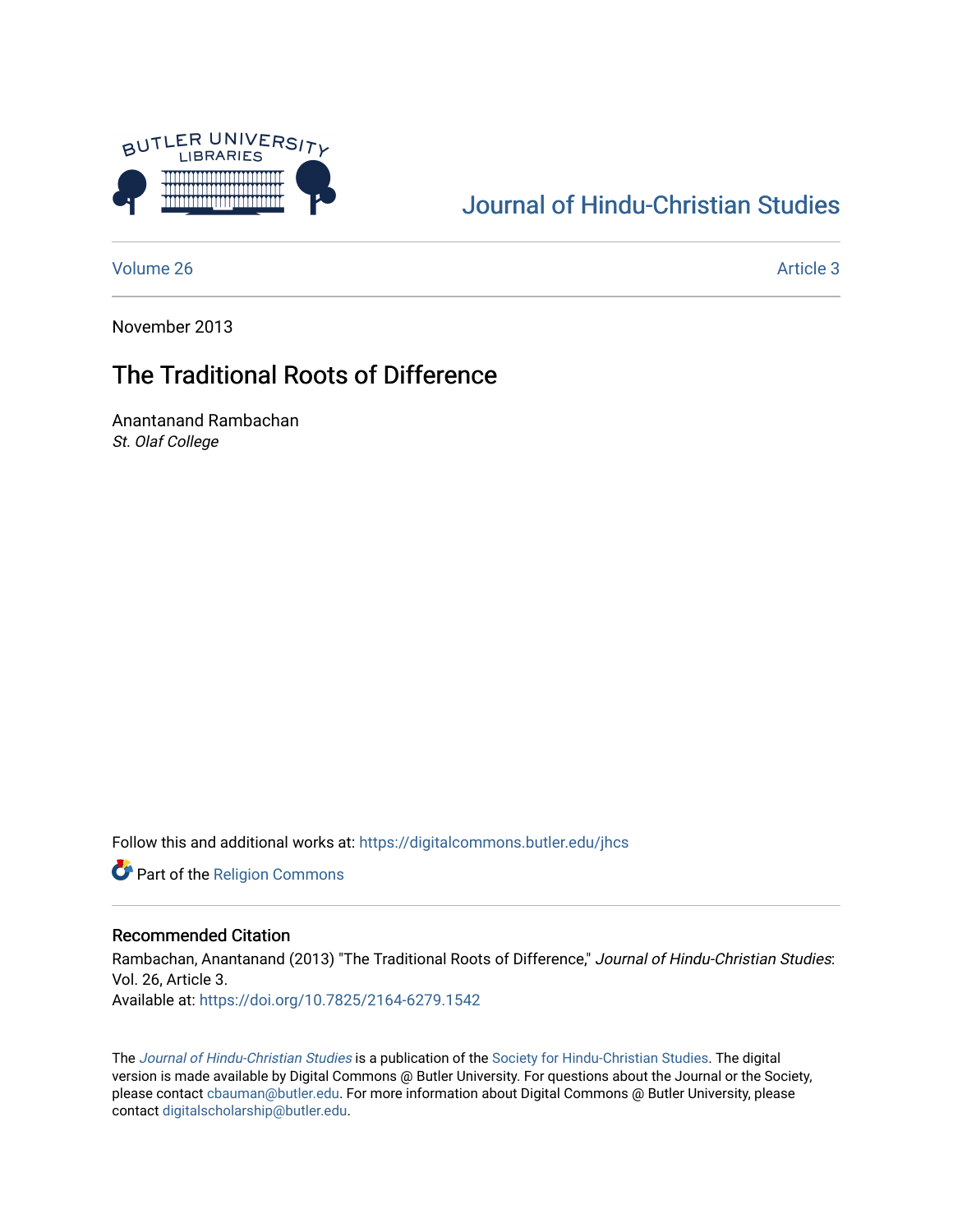# Anantanand Rambachan St. Olaf College

IN *Being Different*: *An Indian Challenge to Western Univeralism*, Rajiv Malhotra, drawing from and building on earlier lines of argument offered by, among others, Sri Aurobindo and Richard Lannoy, attempts to identify crucial differences in the worldviews of what he refers to as the Judeo-Christian religions and Indian thought. These contrasts are presented with the aim of contesting the so-called universalism of the Judeo-Christian world-view and highlighting the value and even superiority of the Indian perspective. He identifies his method with the ancient practice of *pūrvapakṣa* that involves grasping the opponent's view, refuting it and demonstrating the truth of one's position.

I welcome this effort by Malhotra, continuing the work of thinkers on the Indian side like Aurobindo and Gandhi, and engaging the significance of these issues in our contemporary world context. Western colonialism, with its assumptions about universality and superiority, had deep and lasting impacts on both colonizer and colonized. The latter became the object of inquiry, with methodologies that adopted uncritically the colonizer's assumptions. The work of

uncovering and interrogating these assumptions is ongoing and necessary and Malhotra's work is a contribution in this effort. The colonizer's reading of the meaning of the colonized religious and cultural heritage is pervasive and has become, in many respects, normative. Peeling away the layers of interpretation is arduous and painstaking. Malhotra has certainly chipped away at some of these layers and even peeled back a few, drawing attention, for example, to differences in the significance of history, time, and in responses to diversity. He rightly cautions us that the globalized world is not a "flat world" but one in which "the deeper structures that support the power and privilege of certain groups are stronger than ever" (p.14). Malhotra must be commended for pursuing these issues in *Being Different* and for affirming the importance of religious differences.

Any grand work, like that of Malhotra, aiming to undertake a comparison of the history and culture of two or more civilizations risks generalizations. Malhotra is not unaware of this problem and confesses a wish to avoid sweeping and misleading generalizations

Dr. Anantanand Rambachan is Professor of Religion at Saint Olaf College, Minnesota, USA, where he has been teaching since 1985. His major books include *Accomplishing the Accomplished* (University of Hawaii Press, 1991)*, Gitamrtam: The Essential Teachings of the Bhagavadgita* (Motilal Banarsidass 1993), *The Limits of Scripture* (University of Hawaii Press 1994)*, The Hindu Vision* (Motilal Banarsidass 1999)*, The Advaita Worldview: God, World and Humanity* (SUNY 2006)*, and A Hindu Theology of Liberation* ( SUNY: forthcoming 2014).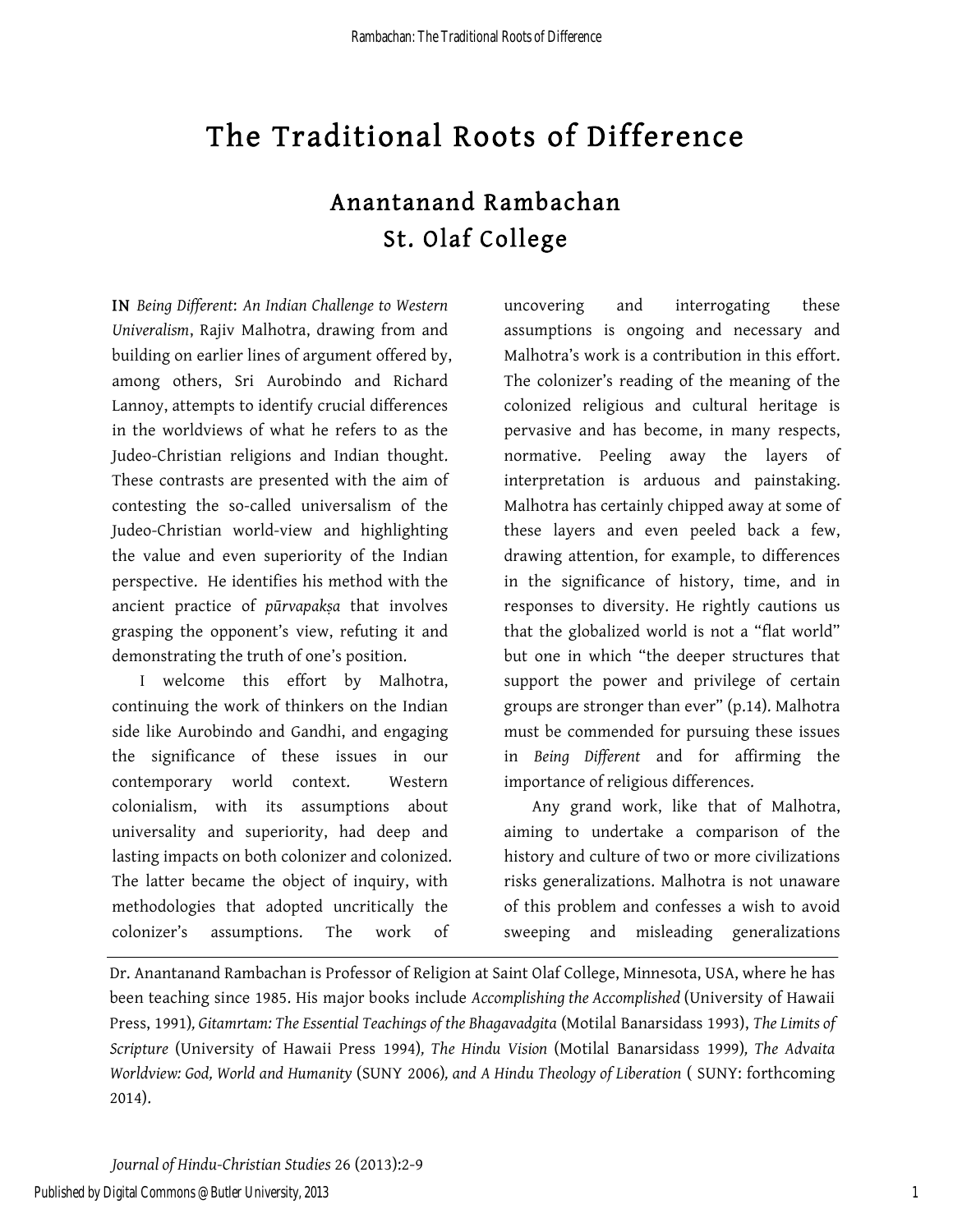(p.105). This laudable intention, however, does not exonerate the writer from problematic generalizations, especially when the central concern of the discussion is the affirmation and celebration of difference and uniqueness. There are many, especially from the Jewish tradition, who would question the construction of the category of "Judeo-Christian," and Christians who would dispute his representation of Christian doctrine and theology. My focus in this review is on Malhotra's discussion of Hindu traditions.

Although the concern in *Being Different* is to speak for the so-called dharma traditions, that is those originating in the Indian sub-continent, his focus is significantly on the Sanskrit texts and heritage.<sup>1</sup> Within this focus, the voices of the Hindu traditions are heard most often, and, among these voices, the drumbeat (*ḍiṇḍima*) of Advaita Vedānta prevails. Malhotra speaks of all dharma traditions as affirming a belief in the "innate oneness" of reality (p.102), but this generalization overlooks the dualism of classical Yoga, the pluralism of Jainism, and the philosophical complexities of the Buddhist tradition. Malhotra's clarification of consequential differences between the traditions of India and Judaism and Christianity can be pursued without the homogenization into which his discussion too often slips, but this will require a greater readiness to engage the rich theological diversity of the traditions of India and to identify the specific roots of his arguments.

My concern with Malhotra's treatment of the Hindu traditions goes deeper and, since his arguments, as I read these, are derived principally from the Advaita tradition, I will confine my major comments to his representation of this *sampradāya*. In a work that devotes itself so appropriately and extensively to the nature and sources of knowledge, as well as to the grounds for comparing truth claims, I found it surprising that there was no discussion of the centrality and significance of *pramāṇa* to the Vedānta traditions or any effort to situate his discussion in relation to classical epistemologies. This subject is important if Malhotra is seeking to locate his work centrally in Indian classical traditions. If, on the other hand, he wishes the reader to see his work as a novel and fresh interpretation of the tradition, it is necessary to clarify his differences with earlier formulations and to make the case for the advantages of his construction. As noted earlier, the specific sources, traditional and otherwise, that inform his position deserve better identification in the main body of this work.

Those who are familiar with my work know of my efforts to counter interpretations of Advaita that, for various reasons, overlook the centrality of the Veda as a *pramāṇa* in the methodology of classical Advaita and instead propose experience (*anubhava*) as the conclusive source of our liberating knowledge of *brahman*. <sup>2</sup> Valid knowledge (*pramā)* according to the Advaita Vedānta tradition is knowledge that conforms to the nature of the object which one seeks to know (*vastutantram*). Valid knowledge can be generated only by the application of a valid and appropriate means of knowledge, referred to as a *pramāṇa*. For Śaṅkara, the Veda and more specifically the Upaniṣad, is the single and unique source of liberating knowledge about the nature of *brahman*. It satisfies the criteria of being a source of valid knowledge (*pramāṇa*) by the fact of its unique subject matter (*anadhigata*), its non-opposition to other valid sources of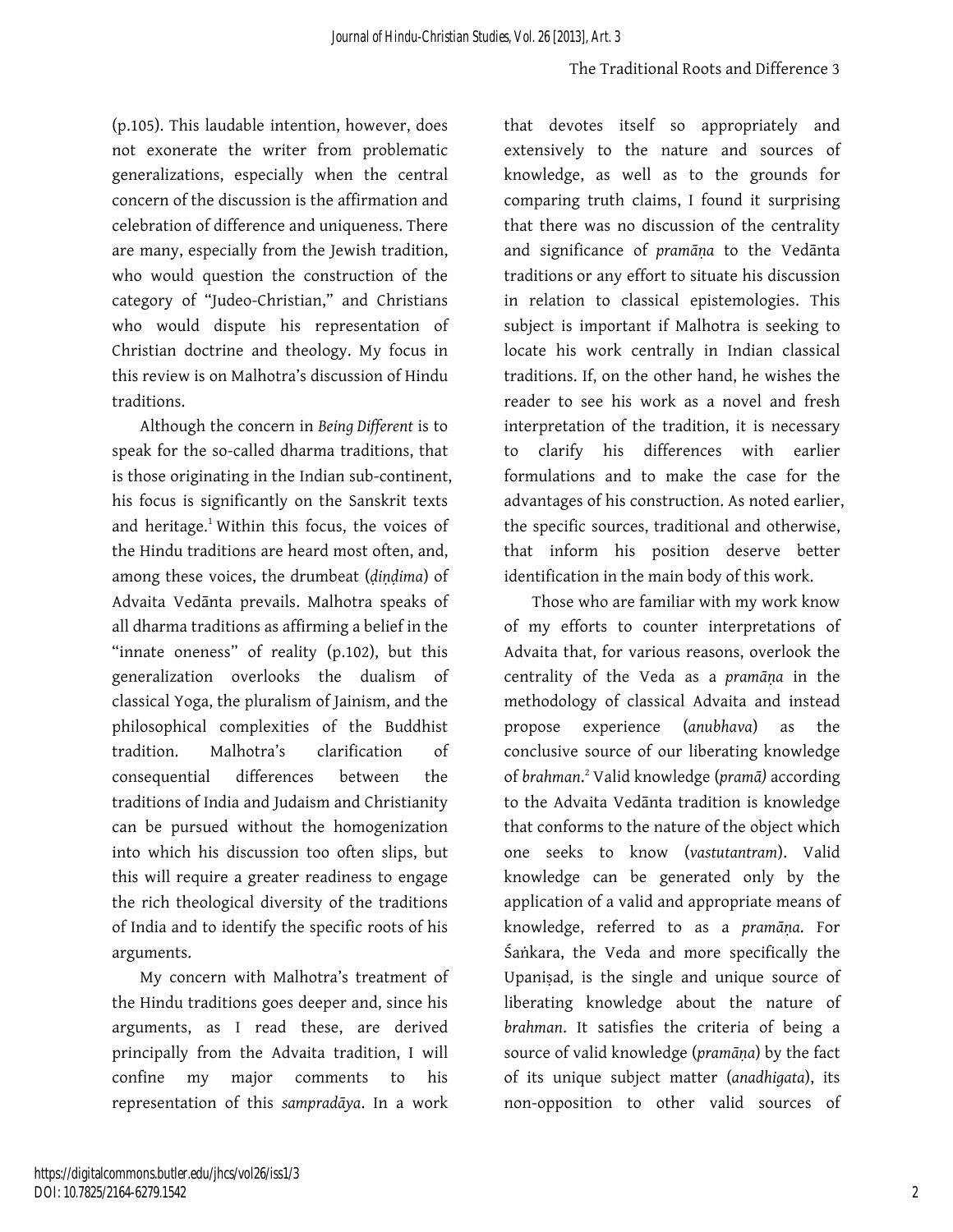knowledge (*abhādita*) and the usefulness of its revelations (*phalavath artha bodhaka*). It is also clear that Śaṅkara and his disciples regard the Veda as a revelation from *brahman*, conveyed to the *ṛṣis* as word-constituted *mantras. <sup>3</sup>* This wisdom, in the Advaita understanding, is then conveyed from teacher to qualified student in a *sampradāya* or line of transmission.

Overlooking the methodology and significance of the Veda as a *pramāṇa*, Malhotra adopts a science model to characterize the process and gain of wisdom in the dharma traditions. "The dharma family (Hinduism, Buddhism, Sikhism and Jainism)," writes Malhotra, "have developed an extensive range of inner sciences and experimental technologies called 'adhyātmavidya' to access divinity and higher states of consciousness. Adhyātmavidya is a body of wisdom and techniques culled from centuries of firstperson empirical inquiry into the nature of consciousness undertaken by advanced practitioners (p.6)." Disregarding the classical arguments for the Veda *pramāṇa*, Malhotra speaks of the autonomous discovery of this teaching by anyone (p.56) and of the aspirant's freedom to start afresh (p.56). He writes of the acquisition of knowledge through direct experience and empirical testing (p.61). Without engaging or responding to the Upaniṣad teaching that the *atmā*, as nonobjectifiable, ultimate subject, cannot be known through sense perception (*indriya pratyakṣa*) or through any process of internal cognition (*sākṣi pratyakṣa*), Malhotra speaks of the inner sciences developed through observation and experimentation. Any methodology of knowing proposed, however, must be related logically to the nature of the object that one seeks to know (*pramāṇa prameya* 

*sambandha*). The unavailability of the *ātmā* for any kind of objectification is particularly important in this context. To observe the *ātmā* as an object would require another illumining awareness and awareness cannot be bifurcated into subject and object. As Yājñavalkya puts it in Bṛhadāraṇyaka Upaniṣad (3.4.1), "You cannot see that which is the witness of vision; you cannot hear that which is the hearer of hearing; you cannot think that which is thinker of thought; you cannot know that which is the knower of knowledge."<sup>4</sup> The scientific analogy is deepened with Malhotra's claim that the Indian traditions make no claims of finality of knowledge (p.42). The Advaita tradition is certainly cognizant of the limits of language and all symbol systems in conveying knowledge of *brahman*, but it claims also to offer a liberating teaching that is not tentative or uncertain. It will be helpful to have further clarification from Malhotra on this issue. The epistemological model that one advocates must be appropriately related to the subject of one's inquiry.

From the perspective of the classical Advaita tradition, as systematized and expounded by Śaṅkara, the employment of a science analogy to describe the method of acquiring knowledge of the *ātmā* is problematic. It implies that the revelations of the Vedas are available through methods similar to those employed in the empirical sciences. This would undermine the claim of the Veda to be a *pramāṇa* with a unique subject matter. It would mean that *brahman* is no longer outside the scope of perception and inference (external and internal) and the Veda *pramāṇa* becomes redundant. This comment is not meant to suggest that the effort by Malhotra, or any other contemporary interpreter, to offer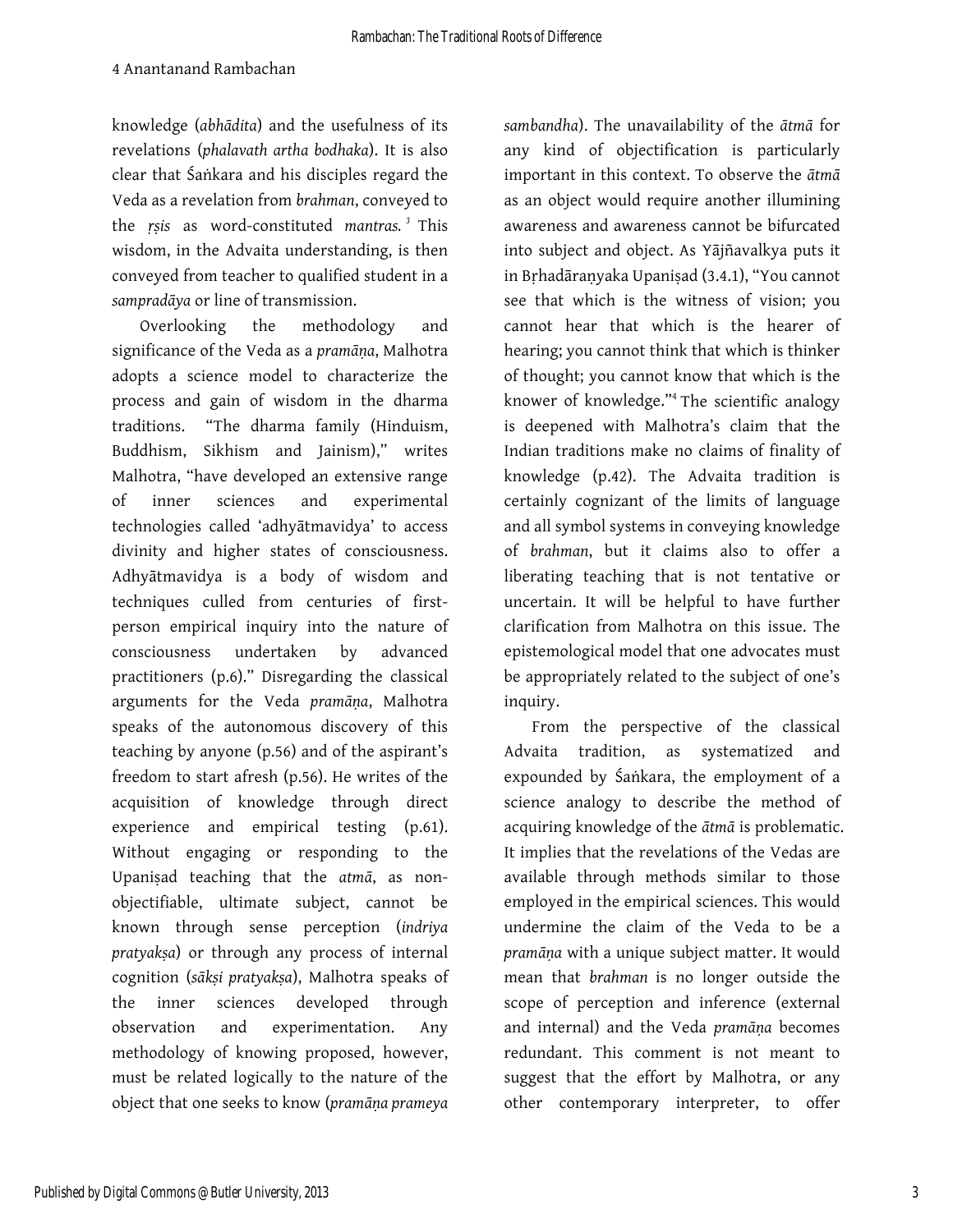alternative epistemology on the model of scientific inquiry, is illegitimate. My concern is that such a model must not be presented or assumed as the traditional one, and that the case for it in relation to the classical Veda*pramāṇa* model needs to be explicitly argued and critically defended. The employment of the terminology of science to describe a mode of religious knowing does not immediately confer upon it uncritical legitimacy, and the limits of scientific models deserve critical scrutiny.

What is interesting about the use of the scientific metaphor to speak of the process of gaining knowledge in the Indian traditions is that it developed under a specific constellation of historical factors and in response largely to the western impact on India. Malhotra's discussion, whether he recognizes it or not, has continuities with this historical process. In the *Limits of Scripture*, I trace the circumstances in the Brahmo Samaj, in the late nineteenth century, when there was discomfort and embarrassment over the traditional authority of the Veda in debates with Christian missionaries. This led to its formal rejection and replacement with intuition.<sup>5</sup> The idea of personal experience as an immediate source of religious knowledge rose to prominence and became a leading idea of the period and a dominant motif of contemporary Hinduism. Personal experience was championed as sacrosanct and unquestionable. Unitarian Christian thinkers like William Channing and Theodore Parker influenced also its formulation. Swami Vivekananda inherited the skepticism and mistrust of scriptural authority championed by Brahmo Samaj leaders and contributed to re-casting Hindu epistemology on the model of his understanding of scientific inquiry. In doing so, Vivekananda himself

offers an alternative to the more traditional understanding of Vedānta epistemology based on the centrality of the Upaniṣad *pramāṇa*. He doe not offer, therefore, any detailed treatment of the Veda as a *pramāṇa* in his writings. The term is never employed directly by him, except on the one occasion of his commentary on the Yoga-sūtras of Patañjali. Aurobindo, the Indian thinker most profusely quoted by Malhotra, was deeply influenced by Vivekananda. He read Vivekananda extensively and reflects also the centrality of personal experience in his epistemology.

Science as a method of attaining knowledge and as the key to human progress was enjoying considerable prestige among the Bengali intelligentsia in the nineteenth century. <sup>6</sup> Vivekananda spoke of the scriptures as a collection of truths discovered through the experimentation of the various *ṛṣis* at different times. Each one of us, according to Vivekananda, must validate these teachings in our own experiences, by following the methods prescribed. Malhotra phrases this argument in similar terms, claiming that, "direct experience and empirical testing are important for the acquisition of knowledge. Truth is to be discovered and rediscovered for oneself, an endeavor that requires active inner and outer engagement (p.61)."

Malhotra's attempt to re-cast the Hindu tradition on the model of science, indebted as it is to earlier historical efforts, presents us with many similar problems. It does not engage sufficiently the radical differences between the objects of scientific inquiry and the *ātmā* that, as the ground of all cognitive processes and the ultimate subject, is not available for knowledge though any process of objectification, internal or external. While championing the supremacy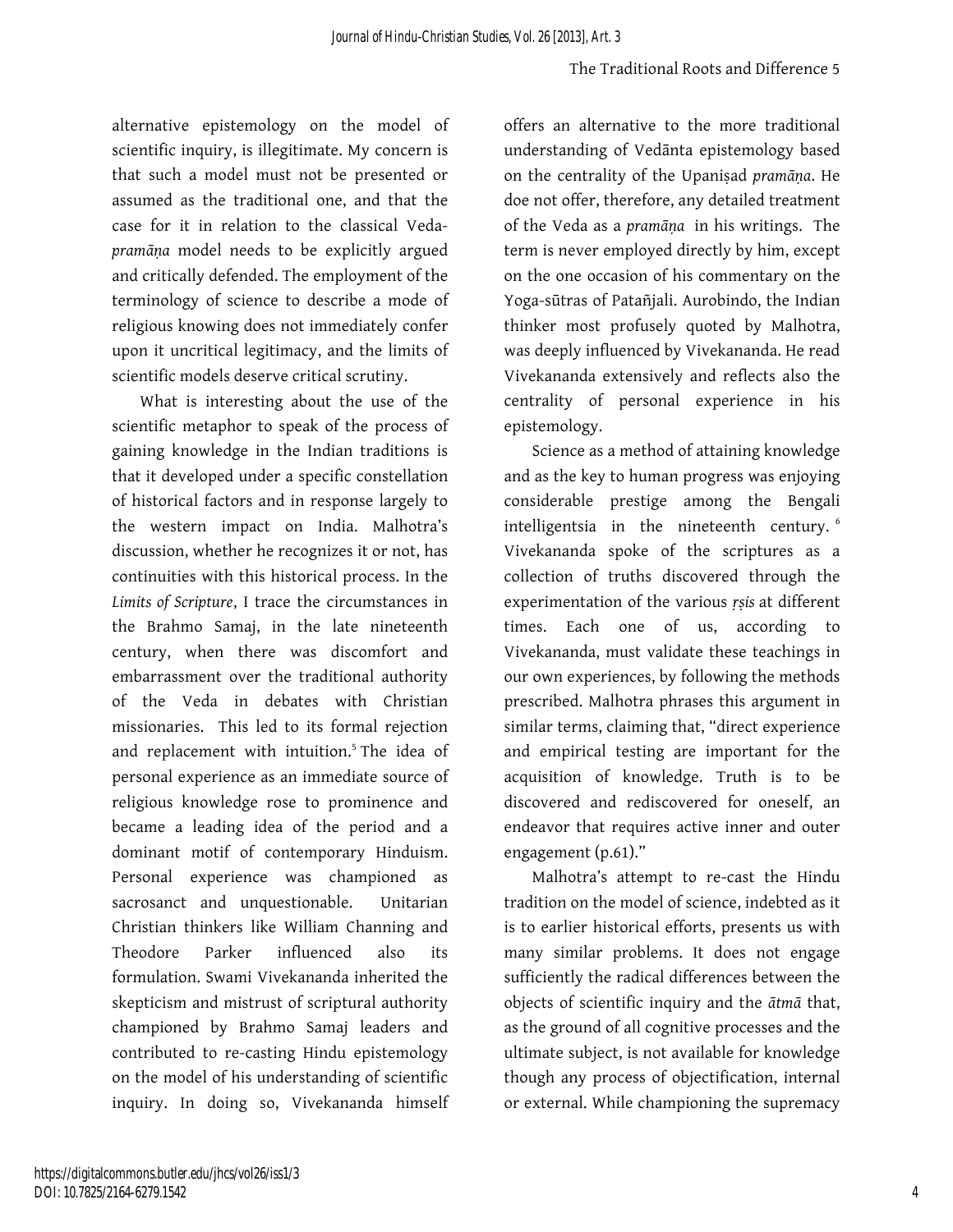of personal experience, it overlooks the complexity of experience in religion and science. It assumes a self-validity and selfinterpretativeness that does not grapple with the complexity of the relationship between experience and interpretation. It assumes also a singular experience of *samādhi* across the Indian traditions, that requires ignoring the doctrinal diversity of the dharma traditions and, in particular, the dualism of Yoga where the nature of *samādhi* is best expounded. In reality, there is no single defining experience championed uniformly by all Indian traditions. It is problematic, to say the least, for any interpreter to bypass the different worddescriptions of culminating experiences and to claim that these are alternative ways of speaking about the same experience. If Malhotra's epistemological arguments are different and if these questions are inapplicable, then a substantial clarification from him will be helpful to this conversation. I offer this perspective, not to superimpose simplisltically an earlier critique on Malhotra, but because of the historical continuities and overlapping arguments that I discern in *Being Different.* A critique is not discredited because it was advanced earlier. If the arguments made are essentially the same, then questions remain valid.

One of the consequences of Malhotra's disregarding the classical understanding of the Veda as *śabda pramāṇa*, and his use of a science model centering on the validity of personal experience, is an underplaying of the cognitive significance of the *mantras* of the Vedas and a clear emphasis on what he presents as their vibratory power. "Their deepest truth," writes Malhotra, " is vibratory in nature, and these vibrations can take us to levels of consciousness that transcend language (p.227)." Certainly, the Hindu traditions have emphasized the significance of right sound in the articulation and power of *mantras*. To overlook this is to miss something vital in the nature of a *mantra.* At the same time, Hindu theological traditions emphasize that the *mantras* fulfill their purpose also in communicating a teaching about the nature of reality. This follows from the right comprehension of the meaning of the *mantras*. To ignore this is also to miss something central to the nature of *mantras*, especially those that constitute the Upaniṣads. The significance of meaning explains the development of sophisticated norms and tools of exegesis referred to as *ṣaḍliṅga* that were developed by Pūrva Mīmāṁsa exegetes and adopted by later Vedānta commentators. A *sampradāya* is a lineage of transmission, but also one of exegesis and pedagogy. Comprehension was important because the attainment of liberation itself was at stake. It is unfortunate that this dimension of the significance of Veda *mantras*, that explains so much of the intellectual vitality and energy of the classical tradition, receives minimal treatment in Malhotra's discussion. My point, to make it absolutely clear, is not that sounds and vibrations are not unimportant. I contend, however, that these cannot be emphasized to the exclusion of meaning. The significance of the *mantras* is multi-dimensional and one hoped for some recognition of this fact in Malhotra's work.

I believe also that Malhotra's one-sided emphasis on the vibrational character of Sanskrit leads to his argument for the fundamental non-translatability of the language. I share his concern about the dangers of forcing the artifacts of one culture into the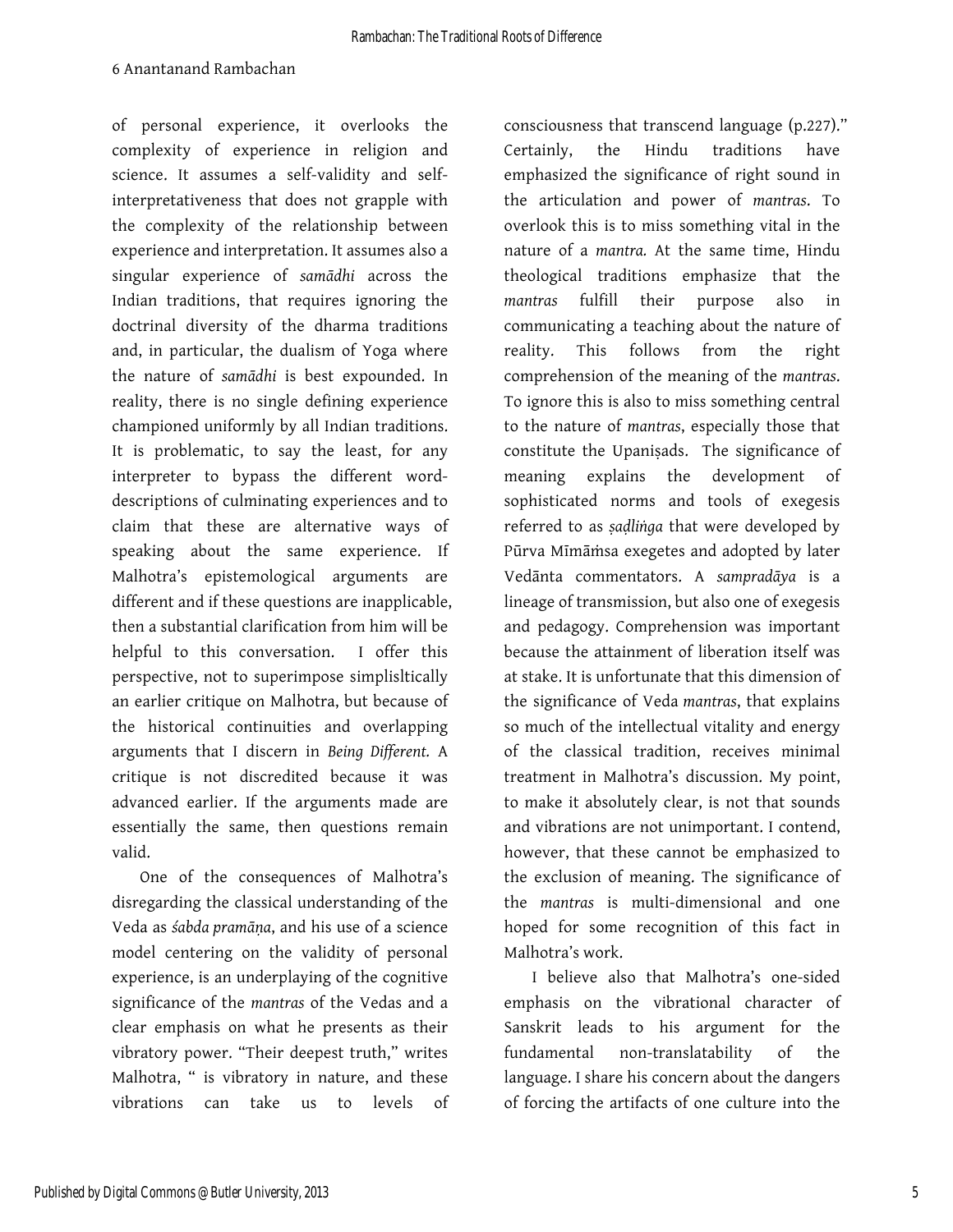mould of another (p. 221), and his caution about the challenges, and even impossibility, in some cases, of easy translation. The issue of translation, however, though always challenging, presents different possibilities when the concern is with the communication of meaning. Meticulous care and linguistic competence are necessary if unique categories are not to be lost, but this is different from the radical claim of non-translatability advanced by Malhotra in *Being Different*. An alternative position is advanced by Swami Dayananda Saraswati, a distinguished contemporary teacher of Advaita, who argues that the Veda *pramāṇa*, and especially the teaching of the Upaniṣads, cannot be linked inseparably to a specific language and has no inextricable link with Sanskrit. It can be available and transmitted in other languages.<sup> $7$ </sup>This requires a skillful teacher, schooled deeply in the methodology of the tradition and rooted in its vision of reality, but liberating wisdom is not language-specific.<sup>8</sup> To make an argument for the absolute non-translatability of Sanskrit is to imply also that the wisdom of the Hindu tradition is not accessible to someone without knowledge of the language.

My final specific comment concerns Malhotra's critique of "tolerance" as a mode of relationship between religions. In his problematizing of tolerance, Malhotra stands with earlier commentators like Elizabeth Spelman and Diana Eck who made similar observations.<sup>9</sup> There is much to concur with in this critique, especially the assumptions of power and privilege inherent in the idea of tolerating another. Malhotra proposes replacing tolerance with "mutual respect." I found it difficult, however, to determine whether "mutual respect," as described by

Malhotra, referred to an ethics of interreligious relationships, or a theology of religious diversity. What does it mean, for example, in the words of Malhotra, "that we consider the other to be equally legitimate (p.16)?" Do we mean legitimate for him or her or are we speaking of legitimacy in a more universal sense? Does legitimacy imply that all religious claims have equal validity? Perhaps "mutual respect" is both ethical and theological, but the theology underlying "mutual respect" needs more critical unpacking. In describing an encounter (p. 21-22) in New Delhi with a delegation from Emory University, Malhotra clarified that respect means acknowledging other religions "to be legitimate and equally valid paths to God." If we have in this statement the gist of Malhotra's theology of religious diversity, is there not something amiss with his labors in this work to establish religious difference and to argue for the rational superiority of the traditions of India? Or am I missing something? The theology of religious diversity implicit in *Being Different*  certainly needs more clarification and its similarities and differences from earlier models highlighted and argued.

My reflection on Malhotra's representation of the Hindu traditions is not meant to delegitimize the lens through which he reads. I do want, however, to particularize and contextualize historically this reading as one that developed substantially in response to Christian missionary criticism in the nineteenth century and in response to the encounter with western science. Earlier Hindu interpreters were concerned, like Malhotra today, to show that the tradition had a methodology distinct from Christianity that was Bible-centered, authoritarian and closed to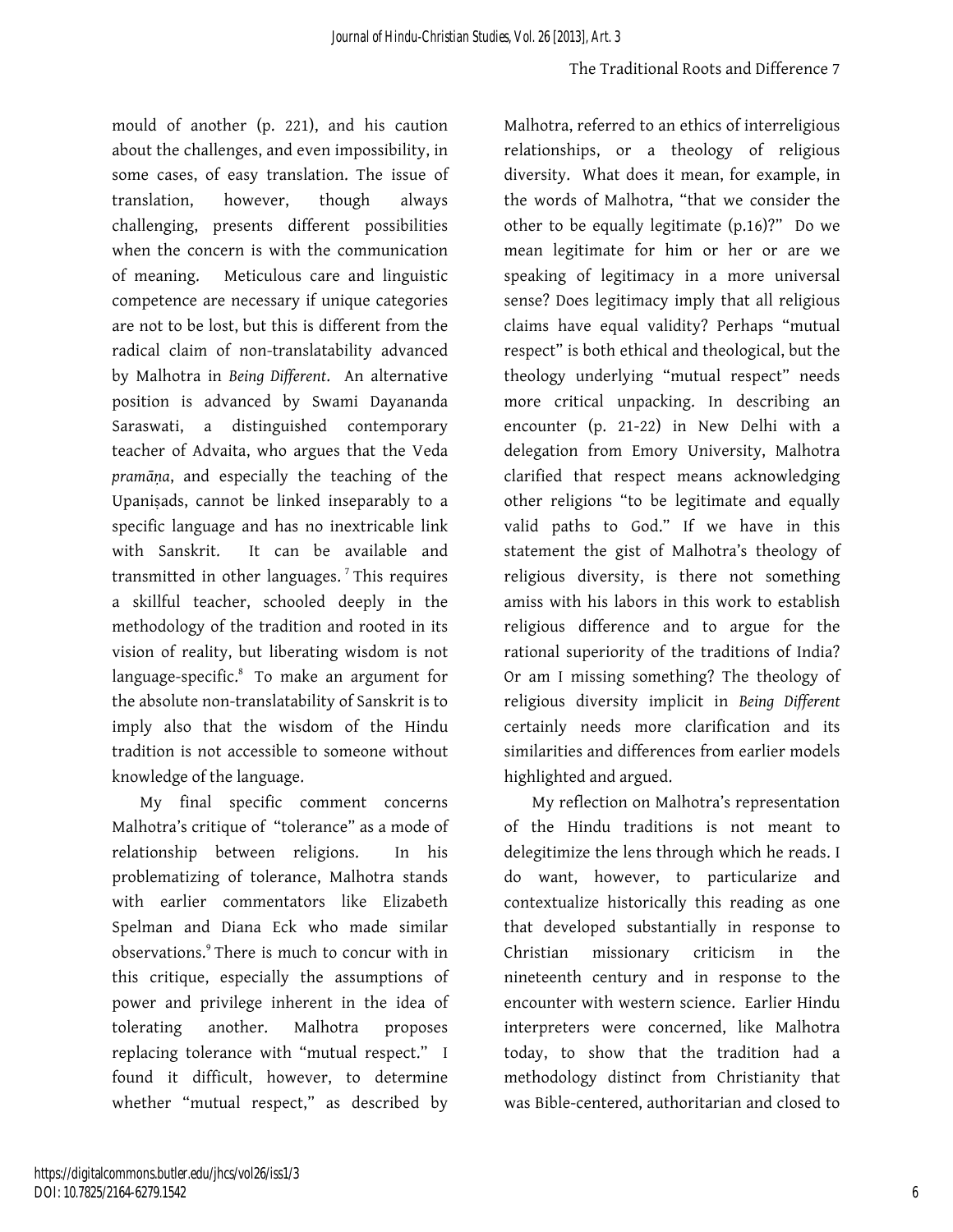the findings of empirical inquiry. They wanted to demonstrate that Hindu traditions employed scientific-like methodologies and that their findings were consistent with the claims of science. This led to a decisive rejection and reinterpretation of the traditional authority of the Veda and its nature as a revealed teaching. The *pramāṇa* method of approach that I discuss here is also a specific lens, but it is an indigenous one with deep roots in the history of the tradition. We cannot rush to characterize it as "scientific" without careful clarification of the methodology and field of inquiry for science. It is a rational approach, deeply concerned not to contradict or be contradicted by the findings of other valid sources and is willing to open itself to the interrogation of these sources. It is very important that in any effort to distinguish ourselves from the other and to affirm our difference, we do not negate our identity.

I applaud Malhotra's passion to resist homogenization of the Hindu tradition and to affirm difference from other traditions. How and where we identify and describe these differences must be the focus of fruitful and respectful intra-Hindu and interreligious conversation. Intellectually honest and vigorous intra-religious conversation is as important as interreligious ones and, in many cases, even more challenging. There is a long history of vigorous theological debate among the traditions of India exemplifying care in the public articulation of the opponent's viewpoint and without the distraction of treating dissent as disloyalty to a community, nation-state or tradition. May this heritage inspire our own dialogical engagement.

### Notes

<sup>1</sup>Although the expression "dharma-traditions" is used in circles of discussion, the meaning and value of the formulation deserves critical discussion. It is not clear what is meant beyond identifying a tradition originating from the Indian sub-continent. There may be value in its use, but this is yet to be clarified.

<sup>2</sup> See Anantanand Rambachan, *Accomplishing the Accomplished*: *The Vedas as a Source of Valid Knowledge in Śaṅkara* (Honolulu: University of Hawaii Press, 1991). Also, Anantanand Rambachan, *The Limits of Scripture*: *Vivekananda's Reinterpretation of the Vedas* (Honolulu: University of Hawaii Press, 1994).

<sup>3</sup> Śaṅkara's understanding of the origin of the Veda is discussed in his commentary on the second *sūtra* of the *Brahmasūtra*.

<sup>4</sup> The issue of how knowledge of the knower is gained is a vital one for the Vedānta tradition. For my discussion of this dilemma and resolution see, Anantanand Rambachan, *The Advaita Worldview*: God, World and Humanity (Albany: State University of New York Press, 2006). See Chapter 4.

<sup>5</sup> See Anantanand Rambachan, *The Limits of Scripture*, Chapter 1.

<sup>6</sup> See David Kopf, *The Brahmo Samaj and the Shaping of the Modern Indian Mind* (Princeton: Princeton University Press, 1979), Chapter 2.

<sup>7</sup> Swami Dayananda Saraswati, *Dialogues with Swami Dayananda*, (Rishikesh: Sri Gangadhareswar Trust, 1988).

<sup>8</sup> For the purpose of disclosure, let me state that I regard myself as a disciple of Swami Dayananda Saraswati. I studied Advaita Vedānta intensively with him for three years in India and my understanding and discussion of